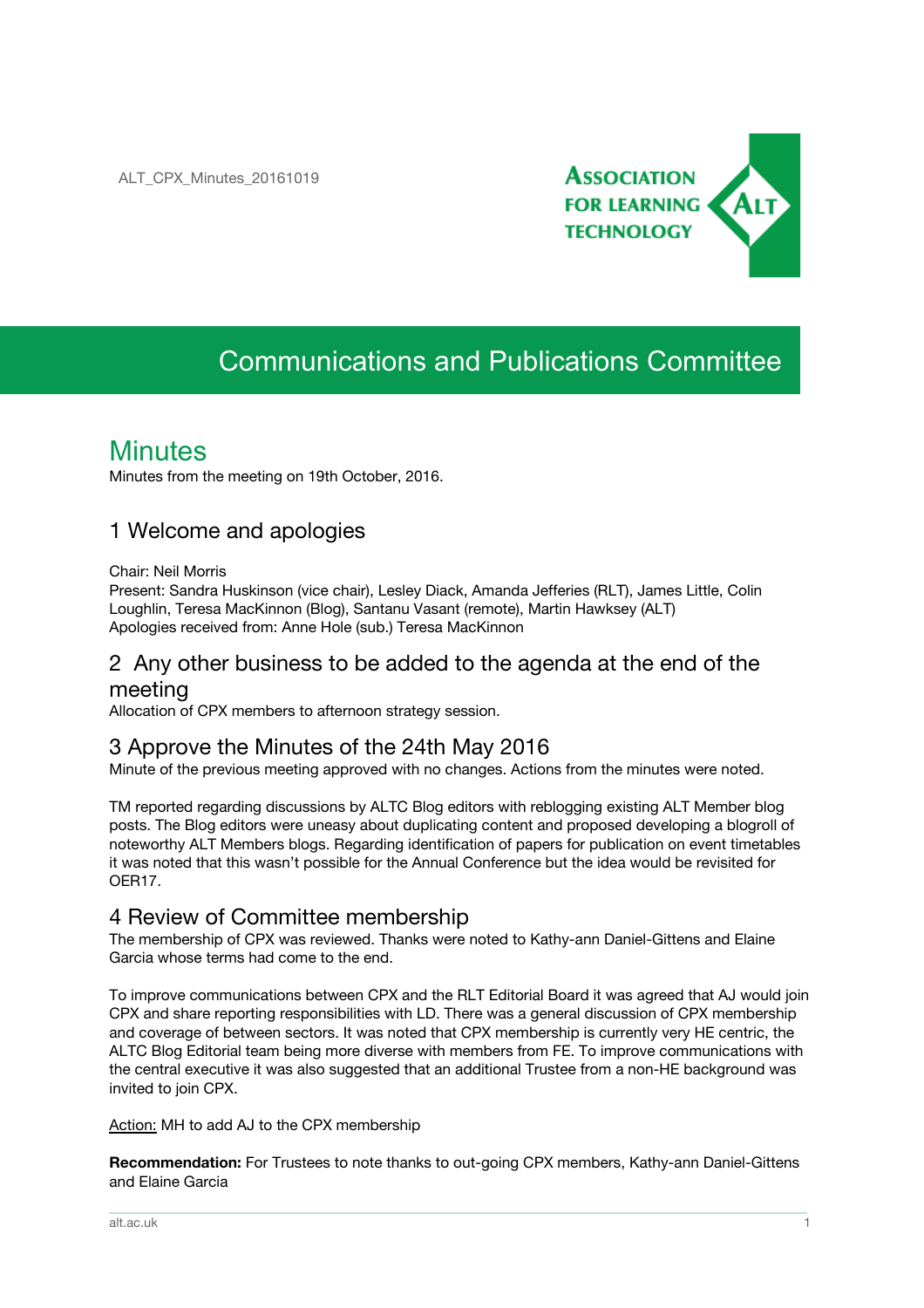**Recommendation:** The Committee invites an additional ALT Trustee from a non-HE background to join.

### 5 Items to be reported to/from Operational Committees /Trustees (incl shared report to and from all Ops Committees)

Items were noted and the welcomed updates regarding CMALT and FELTAG.

### 6 ALT Members Groups Hosted Websites and Badges Policy

The committee discussed the proposed hosted website and badge policy presented by MH. The policy forms part of work ongoing to support the Policy on Member Groups which was implemented earlier this year. Members discussions included navigation between the main ALT site and group sites,visibility and easy of navigation between areas like the ALTC Blog and the main site. It was noted that further discussion was needed in this area and the new strategy was a potential opportunity to revisit this.

Overall committee members welcomed the policy document in particular how it clarified support for groups and inclusion of clear Creative Commons guidance. Several areas were noted for clarification including a clear definition of the Group Officer role. Further work was also identified in defining the scope in which ALT Members Groups could design, publish and administer Open Badges. Committee Members also felt there was a need for a wider Open Badges work package to support ALT development in this area.

Actions: MH to revise policy document clarifying definition of Group Officers and scope of Open Badges by ALT Members Groups and circulate to the list for approval.

**Recommendation:** The Committee recommends that Trustee consider developing an ALT Open Badges framework in the context of the next strategy.

## 7 Journal update from meeting on 5th October 2016

AJ reported on behalf of the RLT Editorial Board. It was noted that there had been Increased submissions to journal. An area being looked at is the allocation of reviewers, out of date contact details being a key issue, and whether there was an opportunity to automate this more. The committee discussed possible solutions including better training and support for RLT Editors. The committee welcomed the increase in submissions, the direction of travel and noted thanks to all the editors.

NM also reported that the RLT publisher, Co-action, had recently been bought by T&F. No more information had been provided to the RLT Editors beyond the original press release. CPX felt strongly that the principles of the journal have to be maintained, in particular, open access to articles and keeping submissions free. It was too early to say how RLT articles would be hosted by T&F. Some benefits of being a T&F publication were raised including how RLT was presented alongside other T&F publications and whether there would be a better manuscript handling system.

Action: TM to circulate details of Open Education SIG led discuss during open access week.

#### 7.1 Supporting RLT authors (conference session follow-up)

Feedback was given on the session at the ALT Annual Conference on supporting RLT authors. Thanks were noted to CL, AJ and Sarah Cornelius for drafting and delivering the session. The session was attended by 20/25 people, mainly inexperienced authors looking for general advice on writing. An area of exploration identified was creating an online community to support would be authors which included previous authors, reviewers and editors. Having a drop in session at the next conference was discussed.

\_\_\_\_\_\_\_\_\_\_\_\_\_\_\_\_\_\_\_\_\_\_\_\_\_\_\_\_\_\_\_\_\_\_\_\_\_\_\_\_\_\_\_\_\_\_\_\_\_\_\_\_\_\_\_\_\_\_\_\_\_\_\_\_\_\_\_\_\_\_\_\_\_\_\_\_\_\_\_\_\_\_\_\_\_\_\_\_\_\_\_\_\_\_\_\_\_\_\_\_\_\_\_\_\_\_\_\_\_\_\_\_\_\_\_\_\_\_\_\_\_\_\_\_\_\_\_\_\_\_\_\_\_\_\_\_\_\_\_\_\_\_\_\_\_\_\_\_\_\_

**Recommendation:** For Trustees to note thanks to Colin Loughlin, Amanda Jefferies and Sarah Cornelius for supporting RLT authors session at the Annual Conference.

## 8 Innovation, Community and Technology Report

MH presented the report highlighting developments from the previous 12 months as well as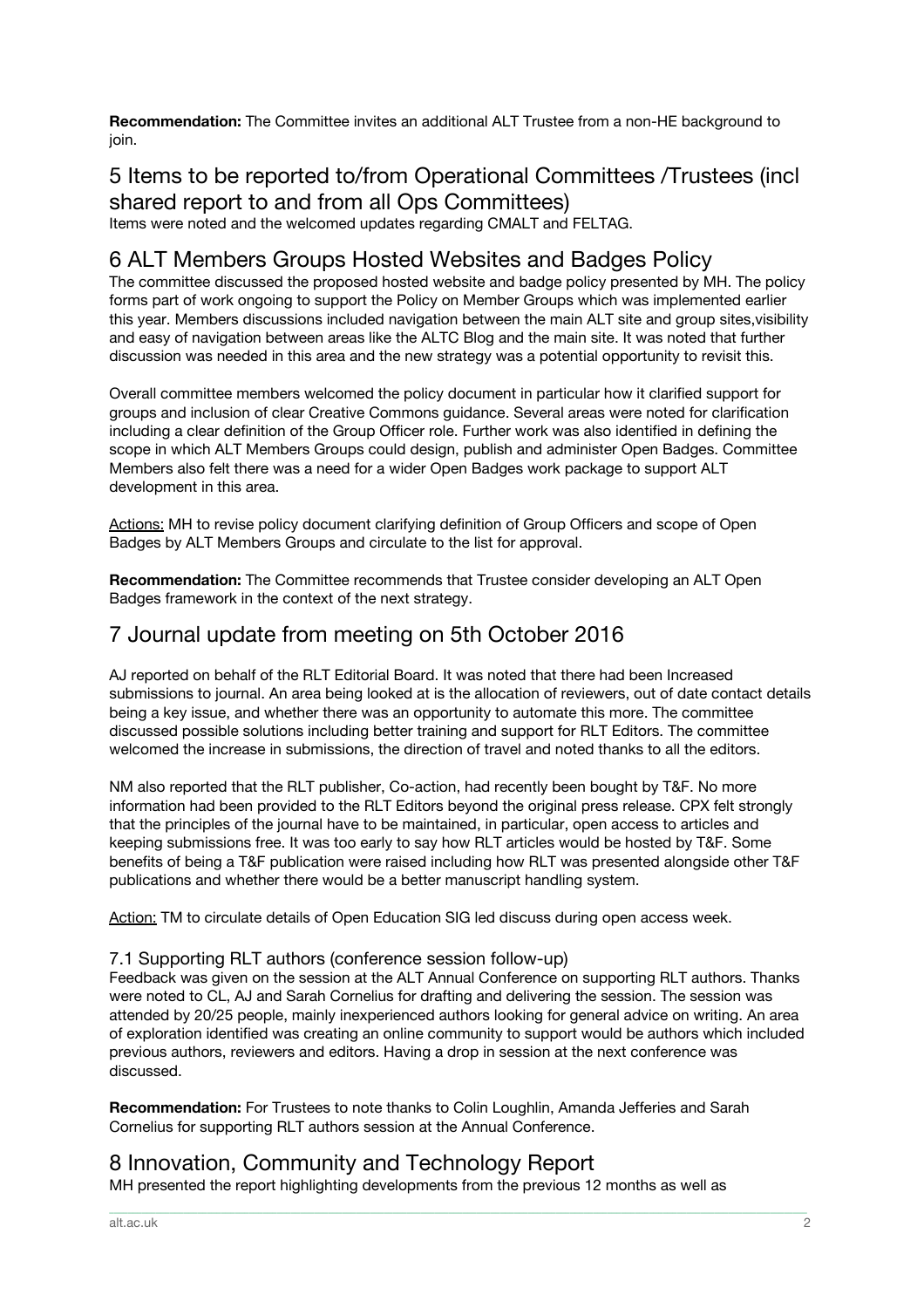developments from the last period. The continued success of the conference social media strategy was noted by the committee, in particular, the contribution by Lorna Campbell, Richard Goodman and Kenji Lamb. It was agreed that the focus on Twitter was correct as this represented the best reach to members. Thanks were also noted for SH work in experimenting with video interviews of delegates. It was agreed that this area should be revisited exploring how best to support at next year's conference. Work in other areas including a more visually appealing version of the ALT Digest and ALTC Blog badges was also welcomed. MH also gave an overview of the ALT Online Winter Conference highlighting minor modifications to the format, requesting support from CPX to help promote and facilitate.

Action: MH to circulate request for support of the online conference to the CPX list

**Recommendation:** For Trustees to formally note thanks to Lorna Campbell, Richard Goodman, Kenji Lamb and Sandra Huskinson for their support during the conference.

**Recommendation:** For Trustees to note ongoing work around Member Group spaces, ALT Digest reformat and ALTC Blog badges.

# 9 #ALTC Blog

TM presented the ALTC Blog report prepared by Anne Hole. It was noted that there were slightly fewer posts in recent months and getting timely contributions remains a priority. Interim findings from the ALTC Blog survey were shared indicating respondents found the blog to be useful and personal nature of posts was valued. The editors are keen to include more multimedia in posts but this is very dependant on the contributor. The ALTC Blog Contributor Badge appears to have been well received with over 30 authors claiming the badge so far. The Editors are continuing to develop the Blogroll of ALT Member blogs. A recommendation from CPX was for the Blogroll to be annotated giving some context for each link.

**Recommendation:** For Trustees to formally note thanks to Anne Hole and the other editors in their ongoing work supporting the ALTC Blog.

### 10 Events/Annual Conference

MH presented the events and annual conference report highlighting significant improvements in satisfaction for the Annual Conference. Participation in the event in terms of submissions and attendance was welcomed. Other events in the ALT calendar were highlighted including OER17 and the Online Winter Conference.

### 11 CPX Priorities for the coming year

There was a brief discussion around priorities for the coming year. It was noted that as openness was one of ALT core values this would be a priority. In particular, access to RLT in terms of an open access journal but also as an appealing place for authors to submit manuscripts. The use of badges to support and recognise ALT member expertise and contributions was also identified.

### 12 AoB

Members decided allocation to afternoon strategy sessions

### 13 Dates of next meeting:

15th February 2017 at 11am; and 9th May 2017 at 11.30am

### 14 Close of Meeting

## 15 Reporting to/from the Central Executive

The Committee would like the Central Executive to note thanks to out-going CPX members, Kathy-ann Daniel-Gittens and Elaine Garcia and request that an additional Trustee who is not supporting another

\_\_\_\_\_\_\_\_\_\_\_\_\_\_\_\_\_\_\_\_\_\_\_\_\_\_\_\_\_\_\_\_\_\_\_\_\_\_\_\_\_\_\_\_\_\_\_\_\_\_\_\_\_\_\_\_\_\_\_\_\_\_\_\_\_\_\_\_\_\_\_\_\_\_\_\_\_\_\_\_\_\_\_\_\_\_\_\_\_\_\_\_\_\_\_\_\_\_\_\_\_\_\_\_\_\_\_\_\_\_\_\_\_\_\_\_\_\_\_\_\_\_\_\_\_\_\_\_\_\_\_\_\_\_\_\_\_\_\_\_\_\_\_\_\_\_\_\_\_\_